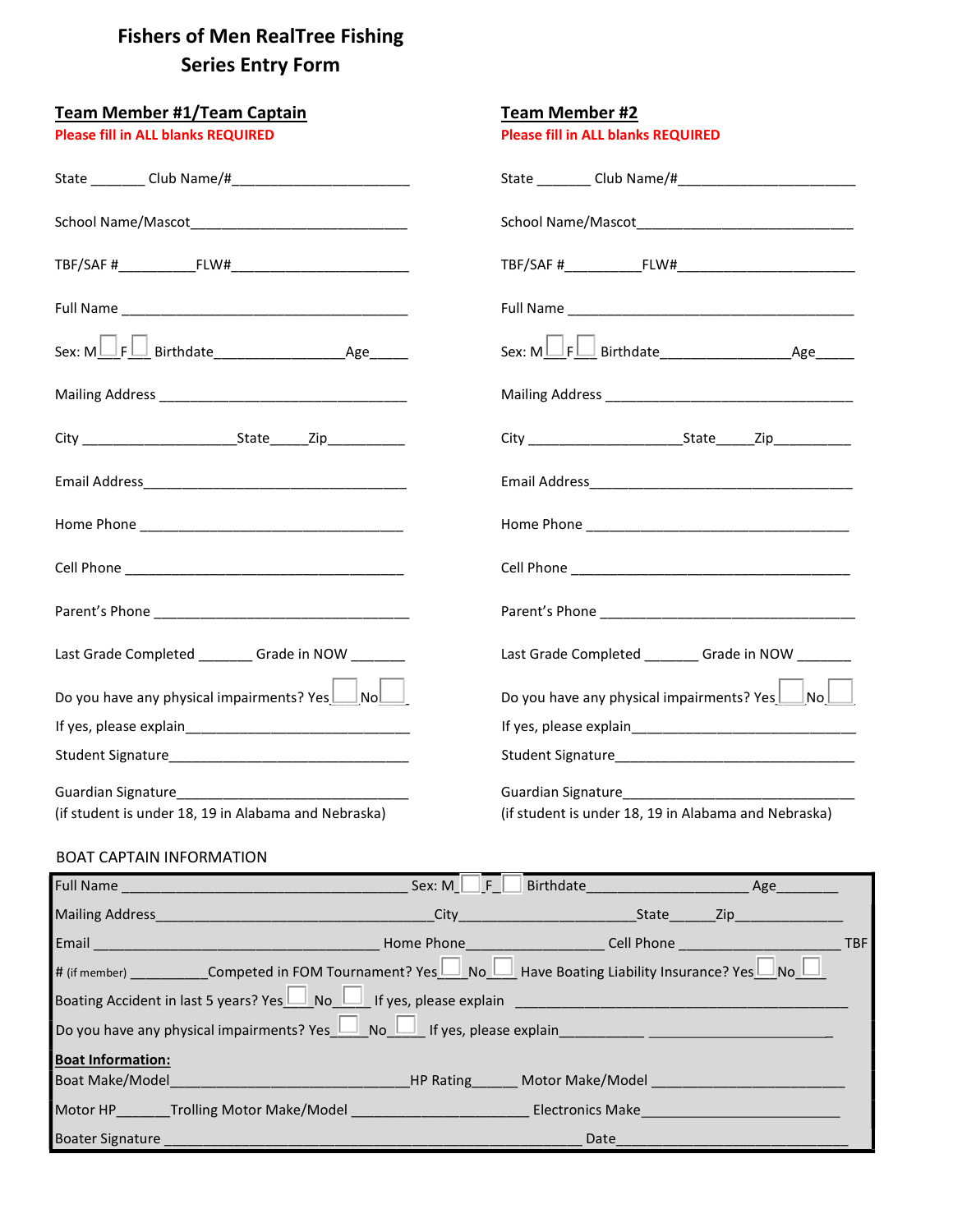#### High School Fishing PARTICIPANT RELEASE OF LIABILITY - Team #

READ BEFORE SIGNING

In consideration for permission to voluntarily participate in tournaments, events, programs, and related activities conducted by Fishers of Men, I acknowledge, appreciate, and agree that:

The risk of injury, disability, death, loss or damage to my person or property from the activities involved in this program is significant, including the potential for permanent paralysis and death, and while particular rules, equipment, and personal discipline may reduce this risk, the risk of serious injury does exist; AND, I have been advised by TBF and\or FLW, and have had the opportunity to seek legal counsel with respect to the legal effect of this document; **AND**, I KNOWINGLY AND FREELY ASSUME ALL RISKS REFERRED TO ABOVE, BOTH KNOWN AND UNKNOWN, EVEN IF ARISING FROM THE NEGLIGENCE OF THE BASS FEDERATION, INC. and\or FLW, LLC, THEIR OFFICERS, OFFICIALS, DIRECTORS, SHAREHOLDERS, AGENTS, AND/OR EMPLOYEES, OTHER PARTICIPANTS, AND SPONSORING AGENCIES, SPONSORS, ADVERTISERS, THEIR PARENT AND AFFILAITE COMPANIES AND, IF APPLICABLE, OWNERS AND LESSORS OF PREMISES AND PROPERTY USED TO CONDUCT THE EVENT ("RELEASEES") OR OTHERS, AND ASSUME FULL RESPONSIBILITY FOR RISKS ARISING FROM MY PARTICIPATION; AND, I willingly agree to comply with the terms and conditions for participation. If, however, I observe any unusual significant hazard during my presence or participation, I will remove myself from participation and bring such to the immediate attention of the nearest official; AND I, FOR MYSELF AND ON BEHALF OF MY HEIRS,

ASSIGNS, PERSONAL REPRESENTATIVES AND NEXT OF KIN, HEREBY RELEASE, INDEMNIFY, AND HOLD HARMLESS RELEASEES, WITH RESPECT TO ANY AND ALL INJURY, DISABILITY, DEATH, OR LOSS OR DAMAGE TO PERSON OR PROPERTY, WHICH I SUFFER OR WHICH I AM FOUND TO HAVE CAUSED IN WHOLE OR IN PART BY MY NEGLIGENCE OR INTENTIONAL MISCONDUCT, WHETHER ARISING FROM THE NEGLIGENCE OF THE RELEASEES, OR OTHERWISE, TO THE FULLEST EXTENT OF THE LAW.

I agree to submit, by signature on this document, to a polygraph or voice stress analysis examination. Hereinafter known as a truth verification test, and abide by its conclusion. Truth verification test(s) will be used at Fishers of Men sole discretion, and administered by Fishers of Men or its agents. I understand that failure to pass the examination as determined by Fishers of Men will result in disqualification. I certify that the number shown on these forms is my correct taxpayer identification number.

Having fully acquainted myself with the tournament rules, I have completed this application and submit it for my entry. In signing this application, and by my presence at the event, I hereby agree to be bound by and comply with all tournament rules, participant release of liability and safety regulations. I expressly assume all risks associated with the tournament. If I am using a boat during the official practice or the event, I certify that I now have, or will obtain prior to the event, property damage\ watercraft liability insurance having a reasonable limit. Said insurance must cover injury and/or damage incurred in connection with the event. Upon request, I will provide satisfactory evidence of said insurance. I certify that training compliant with the Safe Sports Act of 2017 has been made available to me this year. I hereby wave my rights of privacy or publicity with regard to the unconditional right to use my name, voice, photographic likeness, video and biographical information and fishing tips and instructions in connection with any reproduction of same, video\audio productions and\or articles and press releases by TBF, FLW, their parent or affiliate companies, and those acting under their permission, anywhere at any time, through any medium or media. I shall not be entitled to receive any royalties or other compensation in connection with such use. I further understand and agree that the tournament officials reserve the right to reject my application for any reason whatsoever.

The Participant(s) signifies by their signature below that they have read and understands the foregoing provisions.

| <b>Angler A-</b>            | Dated | Age | Signed |
|-----------------------------|-------|-----|--------|
| Angler B -                  | Dated | Age | Signed |
| <b>Boat Captain - Dated</b> |       | Age | Signed |

### FOR PARENTS/GUARDIANS OF PARTICIPANTS OF MINORITY AGE (UNDER AGE 18 AT TIME OF REGISTRATION)

This is to certify that I, as parent/guardian with legal responsibility for this participant, do consent and agree to his/her release as provided above of all the Releasees, and, for myself, my heirs, assigns, and next of kin, I release and agree to indemnify and hold harmless the Releasees from any and all liabilities incident to my minor child's involvement or participation in these programs as provided above, EVEN IF ARISING FROM THE NEGLIGENCE OF THE RELEASEES, to the fullest extent permitted by law.